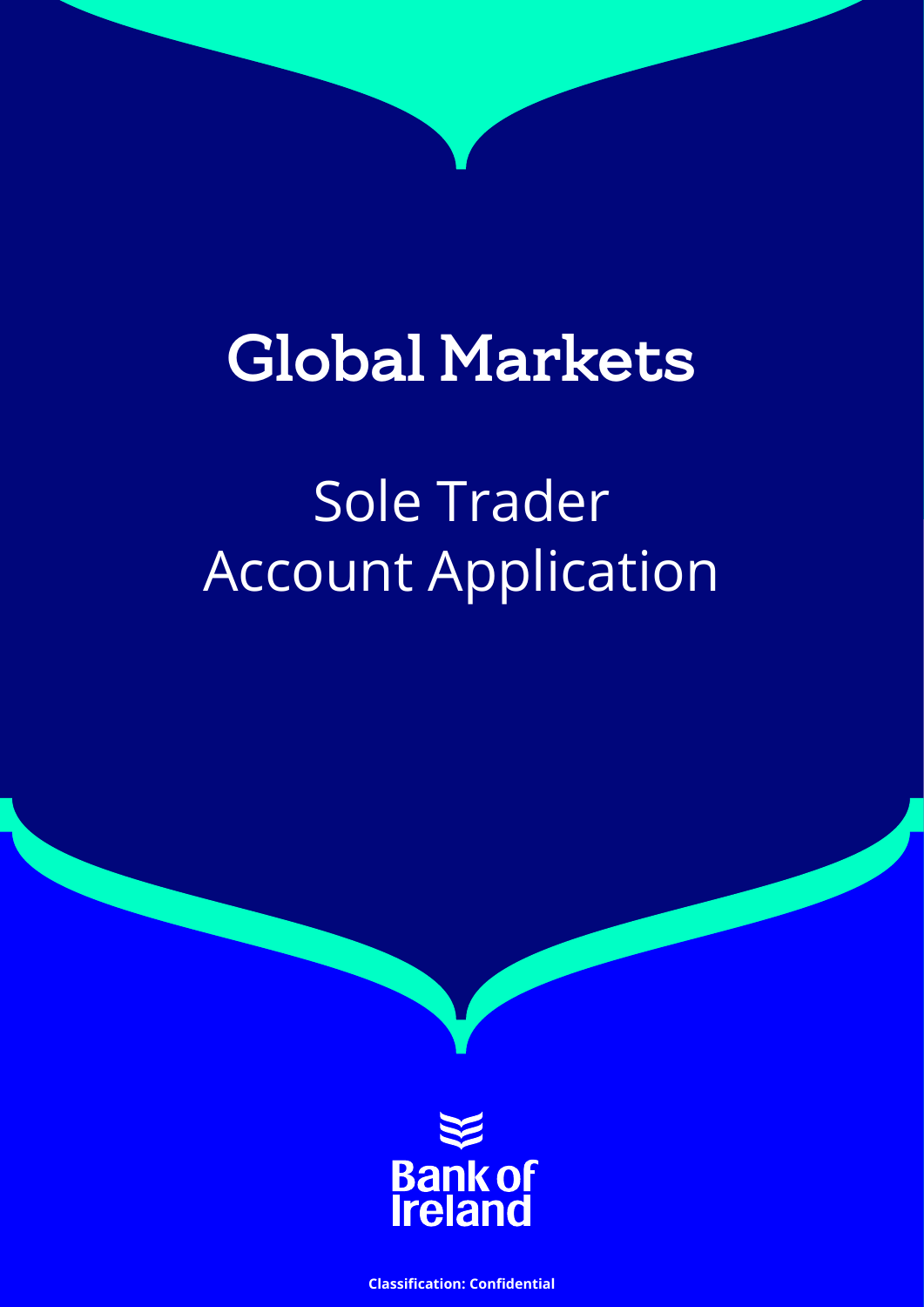## SECTION 1: YOUR PERSONAL DETAILS

#### To: The Governor and Company of the Bank of Ireland (''the Bank'')

| I the undersigned hereby authorise you to<br>open and /or continue to operate one or more<br>Accounts in *my Name/Business Name of<br>(Account Holder)                                                                                                                                                                                                                                                                                                                           |                                                                                                                                                                                                                                                                                                                                                                              |  |  |  |  |
|----------------------------------------------------------------------------------------------------------------------------------------------------------------------------------------------------------------------------------------------------------------------------------------------------------------------------------------------------------------------------------------------------------------------------------------------------------------------------------|------------------------------------------------------------------------------------------------------------------------------------------------------------------------------------------------------------------------------------------------------------------------------------------------------------------------------------------------------------------------------|--|--|--|--|
| Certificate of Registration of Business Name<br>Number:                                                                                                                                                                                                                                                                                                                                                                                                                          |                                                                                                                                                                                                                                                                                                                                                                              |  |  |  |  |
| Principal Business Activity:                                                                                                                                                                                                                                                                                                                                                                                                                                                     |                                                                                                                                                                                                                                                                                                                                                                              |  |  |  |  |
|                                                                                                                                                                                                                                                                                                                                                                                                                                                                                  | of which I am sole proprietor and to charge to the appropriate account all cheques, bills and withdrawal forms and other orders<br>and to act on instructions relating to the Accounts, signed accepted and endorsed by myself or                                                                                                                                            |  |  |  |  |
| Authorised Signatory (if applicable):                                                                                                                                                                                                                                                                                                                                                                                                                                            |                                                                                                                                                                                                                                                                                                                                                                              |  |  |  |  |
| howsoever.                                                                                                                                                                                                                                                                                                                                                                                                                                                                       | Who will act as indicated below, notwithstanding that such action may lead to borrowing or cause any Current Account to<br>be overdrawn or any overdraft increased. Furthermore, I hereby agree to hold myself liable for all monies due and liabilities,<br>demands, claims, losses, costs and expenses incurred under the above authorisation in any manner whatsoever and |  |  |  |  |
| *Delete as applicable                                                                                                                                                                                                                                                                                                                                                                                                                                                            |                                                                                                                                                                                                                                                                                                                                                                              |  |  |  |  |
| Business On Line customer number:                                                                                                                                                                                                                                                                                                                                                                                                                                                |                                                                                                                                                                                                                                                                                                                                                                              |  |  |  |  |
| Notwithstanding any other Business On Line documentation requirements, your new currency account(s) will be added to your<br>Business On Line profile based on the Business On Line profile number that you have provided in this application form. By<br>signing this mandate, you are agreeing that your existing Business On Line agreement will be updated to reflect the addition of<br>your new currency account(s) without the requirement for any further documentation. |                                                                                                                                                                                                                                                                                                                                                                              |  |  |  |  |

#### AUTHORISED INDIVIDUALS

The following individuals are authorised to carry out Transactions and give Instructions on behalf of this Account.

#### PERSONAL DETAILS - ACCOUNT HOLDER (BLOCK CAPITALS)

| Title                    | Other $\Box$<br>$MS \Box$<br>Mrs<br>Mr |                |  |  |  |
|--------------------------|----------------------------------------|----------------|--|--|--|
| First Name<br>(in full): |                                        |                |  |  |  |
| Surname:                 |                                        |                |  |  |  |
| Date of Birth:           | D D M M Y Y Y Y                        | PPS No:        |  |  |  |
| Address:                 |                                        |                |  |  |  |
| Home Tel:                |                                        | Mobile/ Other: |  |  |  |
| E-Mail address:          |                                        |                |  |  |  |
| Occupation:              |                                        |                |  |  |  |
| Nationality:             |                                        |                |  |  |  |

<sup>&</sup>lt;sup>2</sup> In accordance with Clause 5 of the Treasury Terms and Conditions, where instructions are provided by or purported by an Authorised Individual Signatory by telephone, such telephone instructions will override any provisions in the Account Mandate in relation to the number of signatures which are required to operate your account.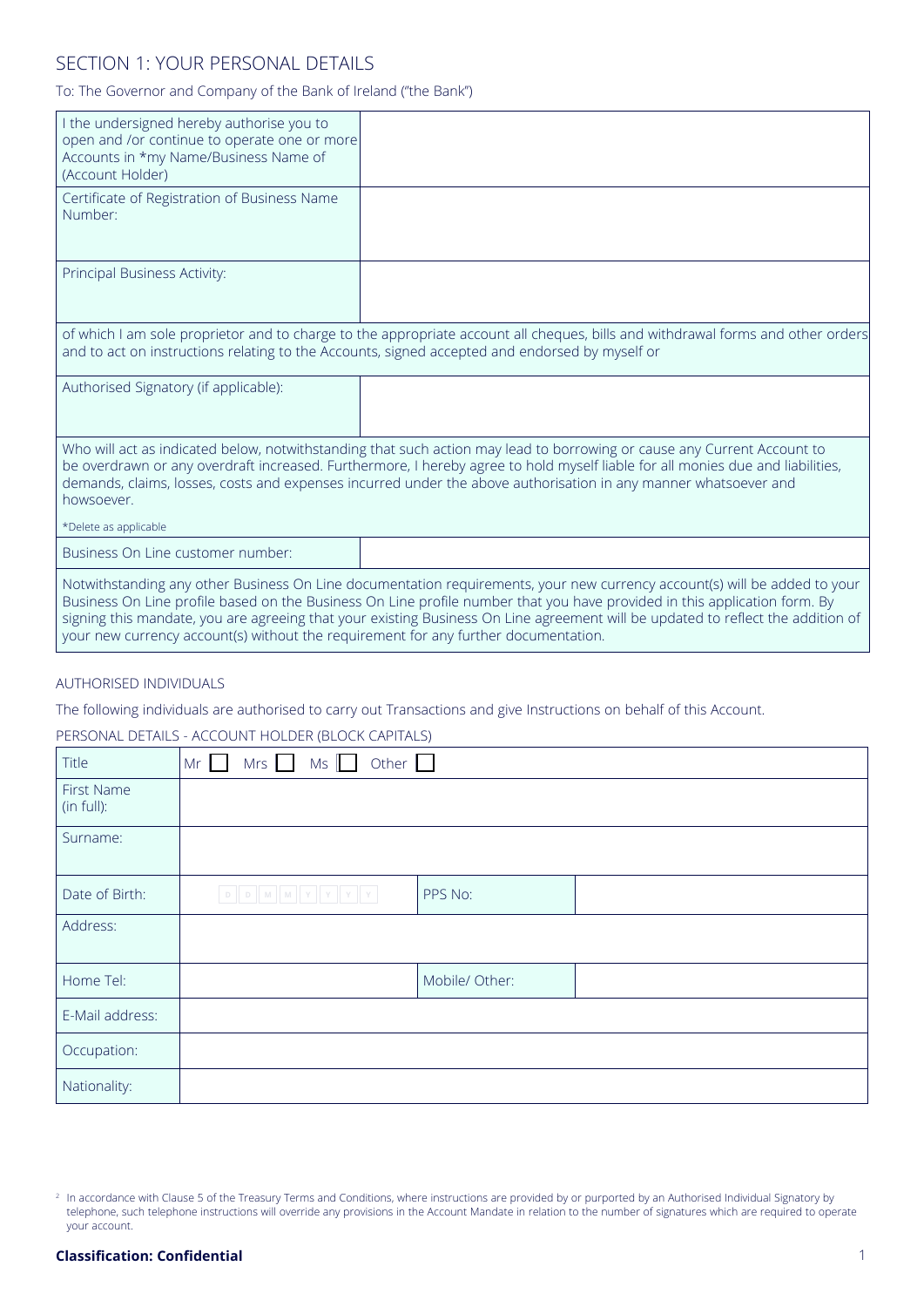| Title                    | $Mrs$ $Ms$<br>Other $\Box$<br>Mr |                |  |  |  |  |  |
|--------------------------|----------------------------------|----------------|--|--|--|--|--|
| First Name<br>(in full): |                                  |                |  |  |  |  |  |
| Surname:                 |                                  |                |  |  |  |  |  |
| Date of Birth:           | D D M M Y Y Y Y                  | PPS No:        |  |  |  |  |  |
| Address:                 |                                  |                |  |  |  |  |  |
| Home Tel:                |                                  | Mobile/ Other: |  |  |  |  |  |
| E-Mail address:          |                                  |                |  |  |  |  |  |
| Occupation:              |                                  |                |  |  |  |  |  |
| Nationality:             |                                  |                |  |  |  |  |  |

| PPS Number not provided.                   | I/we do not have official details or an official document with my/our<br>name(s), address(es) and PPS number(s) but I/we will submit this<br>documentation as soon as possible. I/we declare the foregoing to be<br>true and accurate.                                                                                 |
|--------------------------------------------|------------------------------------------------------------------------------------------------------------------------------------------------------------------------------------------------------------------------------------------------------------------------------------------------------------------------|
| PPS Number provided but no proof attached. | I/we do not currently have an official document with my/our name(s),<br>address(es) and PPS number(s) but I/we confirm that the PPS<br>number(s) outlined above is my/our PPS number(s). I/we will submit<br>the appropriate documentation as soon as possible. I/we declare the<br>foregoing to be true and accurate. |

If you need to add further signatories please photocopy this page and specify signing arrangements considering the use of Power of Attorney where appropriate.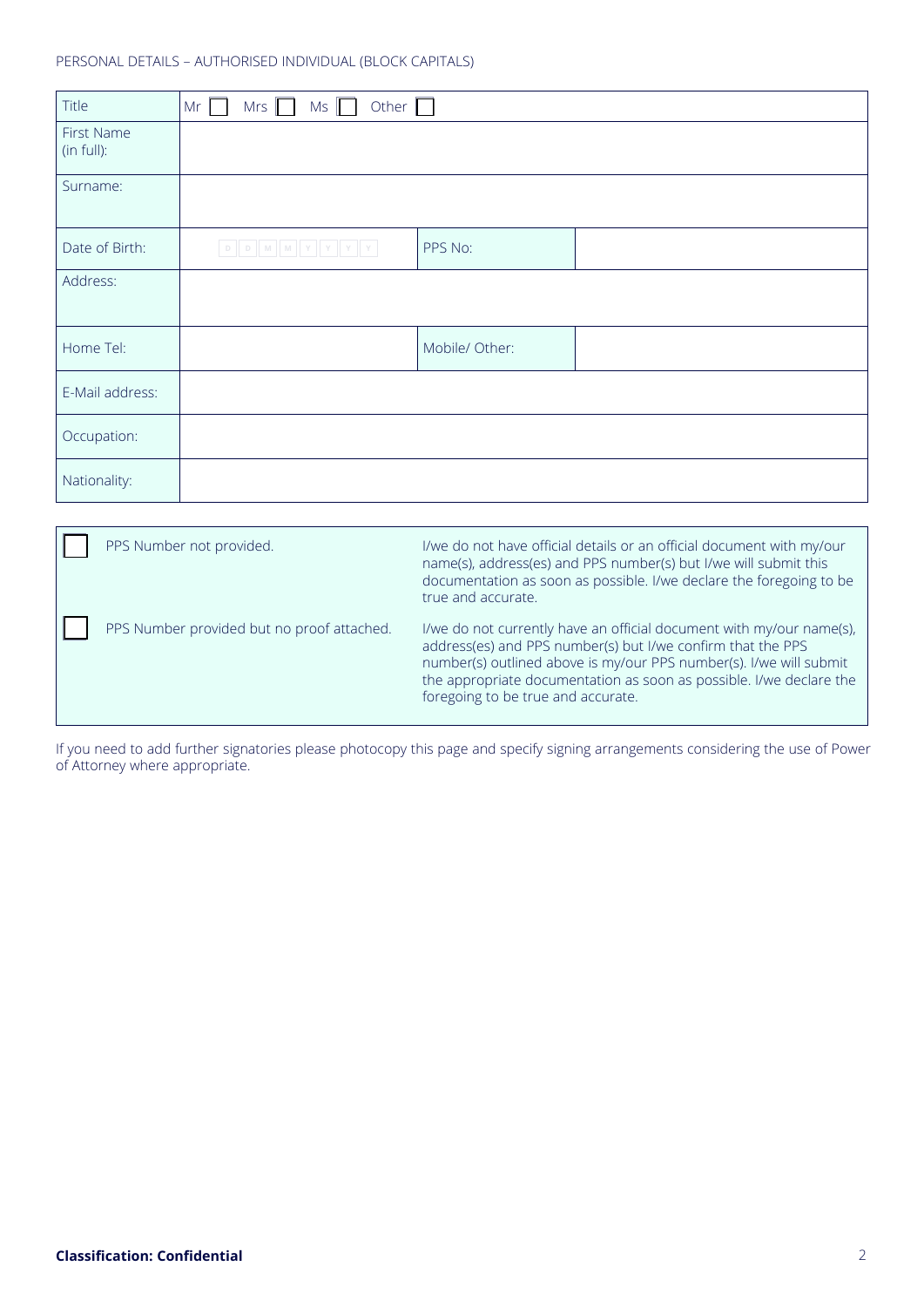## SECTION 1 (A) TAX RESIDENCY FOR FATCA & CRS (MANDATORY)

The Governor and Company of the Bank of Ireland ("the Bank") and its subsidiaries are obliged, to collect certain information about account holders who are United States ('U.S') citizens and/or tax resident in any country or territory other than the Republic of Ireland under the Foreign Accounts Tax Compliance Act ('FATCA') and the Common Reporting Standard ('CRS') - specifically the following legislation:

-Section 891E and Section 891F of the Taxes Consolidation Act 1997 (as amended) and tax regulations made pursuant to those sections.

Please complete the sections below and provide any additional information as may be required. In certain circumstances, we may be obliged to share information in respect of your account(s) with the Revenue Commissioners who may in turn share it with the relevant tax authorities in other jurisdictions. The information which we may be obliged to share with the Revenue Commissioners includes the name, the address, tax identification number ('TIN'), date of birth, account number, account balance or value at the end of the reporting period and the gross amounts paid or credited with respect to the account (e.g. interest, dividends, redemption payments) during the reporting period.

This form is intended to request information only where such request is not prohibited by Irish Law.

If you have any questions about how to complete this form or any other concerns about the impact of sharing of information, you should contact your tax advisor or local tax authority.

Please note that Bank of Ireland cannot legally provide taxation advice. For any tax related questions or further information, please contact the Revenue Commissioners (https://www.revenue.ie/en/companies-and-charities/international-tax/aeoi/index.aspx) or your professional tax advisor. Customers must advise the Bank if any information provided in this form changes.

#### ACCOUNT HOLDER

| 1. Are you a United States citizen?                                                                                                                                                                                                                                                                                                                                                                               |                                      | Yρς                  |                                                                                         |
|-------------------------------------------------------------------------------------------------------------------------------------------------------------------------------------------------------------------------------------------------------------------------------------------------------------------------------------------------------------------------------------------------------------------|--------------------------------------|----------------------|-----------------------------------------------------------------------------------------|
| If yes, a U.S. Tax Identification Number (TIN) must be provided.                                                                                                                                                                                                                                                                                                                                                  |                                      |                      |                                                                                         |
| Taxpayer Identification Number (Note: U.S. TINs must be 9 digits)                                                                                                                                                                                                                                                                                                                                                 |                                      |                      |                                                                                         |
| 2. Are you resident for tax purposes in any country or territory<br>other than the Republic of Ireland?                                                                                                                                                                                                                                                                                                           |                                      | $No$ $\Box$<br>Yes L |                                                                                         |
| If 'Yes', please list below the countries/territories and your Taxpayer Identification Number (TIN) for each country/territory in<br>which you are tax resident. A TIN, or else a valid explanation as to why no TIN is available, is <b>mandatory</b> for each country/<br>territory listed.<br>Note: if United States is the country of tax residency, a U.S. TIN must be provided. U.S. TINs must be 9 digits. |                                      |                      |                                                                                         |
| Country/Territory of Tax Residency                                                                                                                                                                                                                                                                                                                                                                                | Taxpayer Identification Number (TIN) |                      | Reason why no TIN provided (indicate A, B<br>or C from the explanations outlined below) |
|                                                                                                                                                                                                                                                                                                                                                                                                                   |                                      |                      |                                                                                         |
|                                                                                                                                                                                                                                                                                                                                                                                                                   |                                      |                      |                                                                                         |
|                                                                                                                                                                                                                                                                                                                                                                                                                   |                                      |                      |                                                                                         |
|                                                                                                                                                                                                                                                                                                                                                                                                                   |                                      |                      |                                                                                         |
|                                                                                                                                                                                                                                                                                                                                                                                                                   |                                      |                      |                                                                                         |
| If you have not been able to provide a TIN, please indicate why using one of the following explanations:                                                                                                                                                                                                                                                                                                          |                                      |                      |                                                                                         |

A. the country/territory of tax residency does not issue TINs or functional equivalents to its residents;

B. the country/territory of tax residency has not issued a TIN to you (if selecting this option B, please also provide an explanation in the box above as to why no TIN has been issued to you); or

C. the domestic law of the country/territory of tax residency does not require the collection of a TIN.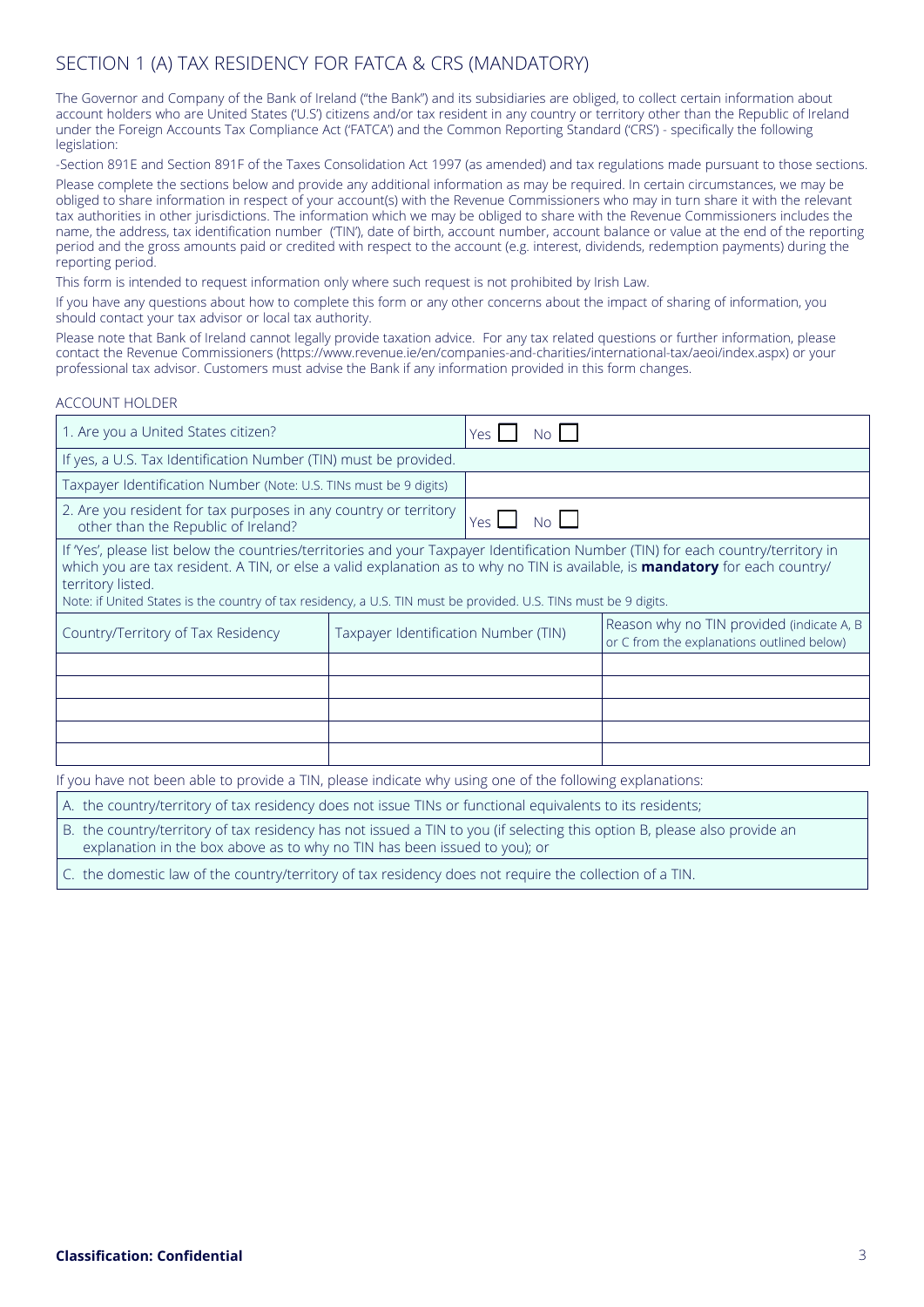# SECTION 2 (A): CURRENCY ACCOUNT DETAILS

Please complete this section if you wish to open Currency Accounts with Bank of Ireland Global Markets:

| Account Type   | Currency | <b>Account Type</b> | Currency | <b>Account Type</b> | Currency |
|----------------|----------|---------------------|----------|---------------------|----------|
| Current        |          | Current             |          | Current             |          |
| Call           |          | Call                |          | Call                |          |
| Fixed Deposit* |          | Fixed Deposit*      |          | Fixed Deposit*      |          |

| Initial Lodgement:                                                                |                                                                          |
|-----------------------------------------------------------------------------------|--------------------------------------------------------------------------|
| By:                                                                               | Cheque     Draft     SWIFT/Electronic  <br>Cash<br>Other Please specify: |
| Term (Fixed Deposit only)*:                                                       | 9 Month<br>3 Month<br>6 Month<br>1 Month<br>12 Month                     |
| <b>Maturity Options:</b>                                                          | Automatic reinvestment of Principal and Interest                         |
| Or                                                                                | Automatic reinvestment of Principal and Payment of Interest              |
| Do you wish to add your new<br>currency account details to<br>your FXPay profile? | Yes<br>No.                                                               |

| <b>Special Instructions</b><br>(if applicable) |  |  |
|------------------------------------------------|--|--|
|                                                |  |  |
|                                                |  |  |

\* You will have received a Fixed Term Deposit Product Overview and the Governor and Company of the Bank of Ireland Terms of Business with this Account Mandate. You can also access a copy of these on our website https://corporate.bankofireland.com/products-and-services/treasury-solutions or you can request another copy to be sent to you by post.

|               | PLEASE COMPLETE ONLY IF YOU WISH TO SIGN UP TO FXPAY<br><b>COMPANY BANK ACCOUNT DETAILS</b> |          |                                                                                                                                                                                                    |       |             |  |  |  |
|---------------|---------------------------------------------------------------------------------------------|----------|----------------------------------------------------------------------------------------------------------------------------------------------------------------------------------------------------|-------|-------------|--|--|--|
|               | Account Reference<br>Name                                                                   | Currency | Default Account for<br>Currency?<br>Where more than one account<br>is specified for a currency, please<br>indicate which account is the default<br>account from which money is to be<br>withdrawn. |       | <b>IBAN</b> |  |  |  |
|               |                                                                                             |          | Yes                                                                                                                                                                                                | $N_O$ |             |  |  |  |
| $\bigcap$     |                                                                                             |          | Yes __                                                                                                                                                                                             | No I  |             |  |  |  |
| $\mathcal{R}$ |                                                                                             |          | Yes                                                                                                                                                                                                | No I  |             |  |  |  |
| 4             |                                                                                             |          | Yes I                                                                                                                                                                                              | Nο    |             |  |  |  |

# SECTION 2 (B) - DEPOSIT GUARANTEE SCHEME-DEPOSITOR INFORMATION SHEET

If you have an Account with us or wish to open an Account with us, we are obliged to offer you a copy of our Deposit Guarantee Scheme-Depositor Information Sheet. This is available online here: https://corporate.bankofireland.com/library

Please confirm you have accessed and read the Deposit Guarantee Scheme-Depositor Information Sheet by ticking this box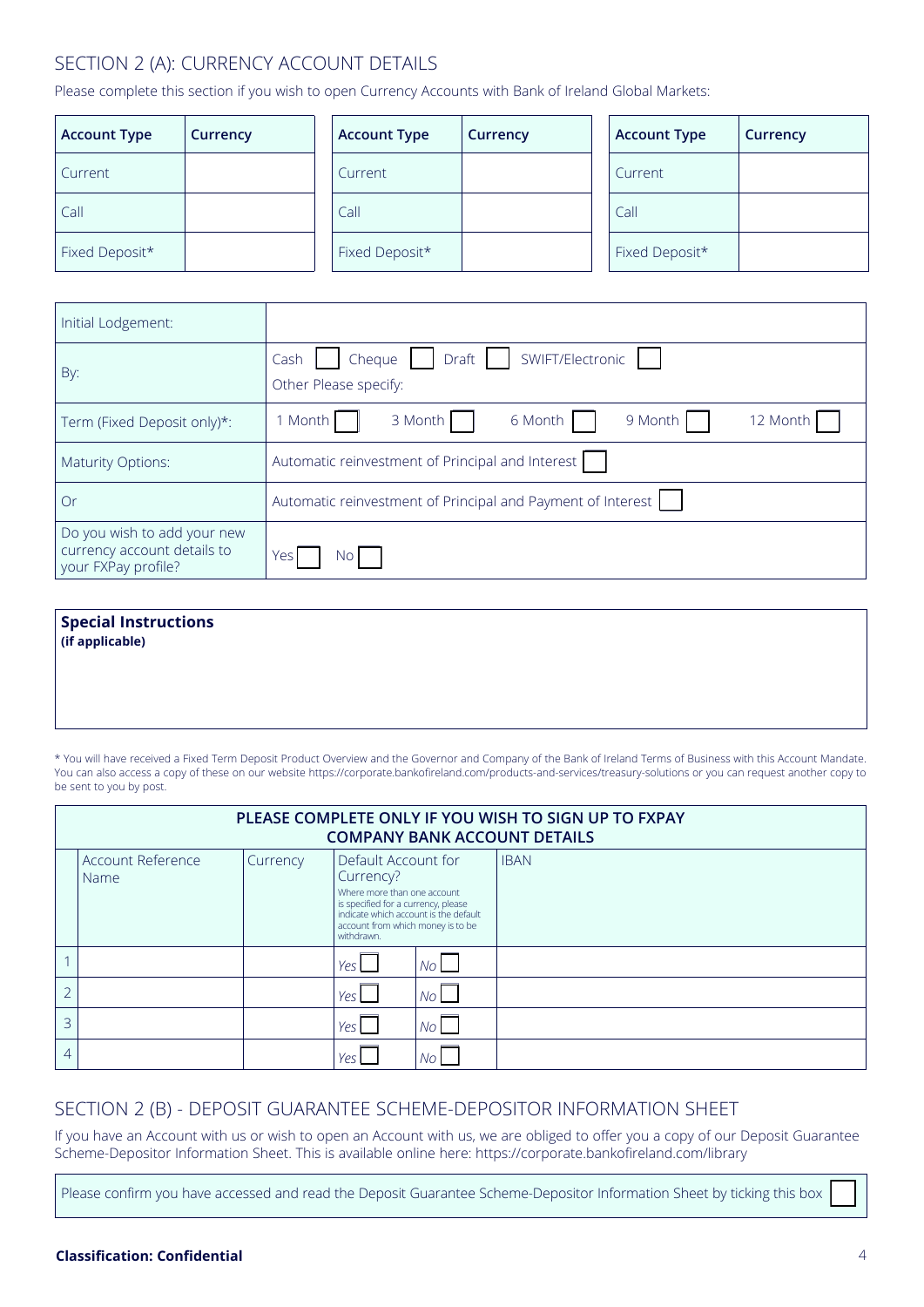## SECTION 3 (A): AUTHORISED INDIVIDUALS/SIGNATORIES

I/we authorise the individual(s) specified below to enter into Transactions with the Bank as specified below ("Mandated Transactions") and give instructions in writing on my/our behalf. Where indicated, individuals will also be authorised to provide the Bank with Instructions for the Mandated Transactions by fax and/or telephone.

|                               | AUTHORISED INDIVIDUAL DETAILS | <b>INSTRUCTIONS PERMITTED</b><br>(PLEASE ✔ TICK AS APPROPRIATE) |       |     |
|-------------------------------|-------------------------------|-----------------------------------------------------------------|-------|-----|
| Title (Mr, Ms, Mrs,<br>Other) |                               |                                                                 | Phone | Fax |
| Full Name                     |                               | Current & Deposit Accounts                                      |       |     |
| Position/Job Title            |                               | FX Contracts <sup>1</sup>                                       |       |     |
| Telephone Number              |                               | Foreign Exchange Options                                        |       |     |
| Email Address                 |                               | Trade Finance Products                                          |       |     |
|                               |                               | Interest Rate Hedging                                           |       |     |
| Signature                     |                               | Telephone Instructions<br>Authorised                            |       |     |
|                               |                               | Other (please specify)                                          |       |     |
|                               |                               |                                                                 |       |     |

In accordance with clause 5 of the Treasury Terms and Conditions, where instructions are provided by an Authorised Individual/ Signatory by telephone, such telephone instructions will override any provisions in the Account application in relation to the number of signatures which are required to operate your account.

#### **PLEASE COMPLETE ONLY IF SIGNING UP TO FXPAY: FXPAY-PERMISSIONS AND INFORMATION**

All Bank of Ireland FXPay Users have the ability to:

| Add Payment Details                                        |                                                    |  | $\boldsymbol{\mathcal{U}}$ | Add Payee Details                                                 |                                                    |                 |  |
|------------------------------------------------------------|----------------------------------------------------|--|----------------------------|-------------------------------------------------------------------|----------------------------------------------------|-----------------|--|
| <b>FXPAY PERMISSIONS</b><br>(PLEASE ✔ TICK AS APPROPRIATE) |                                                    |  |                            | (IN THE EVENT OF A PASSWORD RESET OR TOKEN RE-ISSUE)              | SECURITY QUESTIONS                                 |                 |  |
|                                                            |                                                    |  |                            | Date of Birth                                                     |                                                    | D D M M Y Y Y Y |  |
| Book Spot/Forward FX Deals                                 |                                                    |  |                            | Mother's Maiden Name                                              |                                                    |                 |  |
| <b>Administrator Access</b>                                |                                                    |  |                            | Middle Name                                                       |                                                    |                 |  |
|                                                            |                                                    |  |                            | Place of Birth                                                    |                                                    |                 |  |
| Payments Permissions<br>Please tick Level 1 OR Level 2     | Level 1<br>Approver<br>Full<br>Authorisation       |  |                            | Payee Permissions<br>Please tick Level 1 OR<br>Level <sub>2</sub> | Level 1<br>Approver<br>Full<br>Authorisation       |                 |  |
|                                                            | Level 2<br>User<br><b>Limited</b><br>Authorisation |  |                            |                                                                   | Level 2<br>User<br><b>Limited</b><br>Authorisation |                 |  |

The individual specified above shall be provided by the bank with access to FXPay on behalf of the business and is authorised with the permissions set out above.

#### **Do you have more Authorised Individuals to add? If so, please print this page again and complete for other Authorised Individuals.**

1 Whether or not regulated by MiFID II

#### **Classification: Confidential**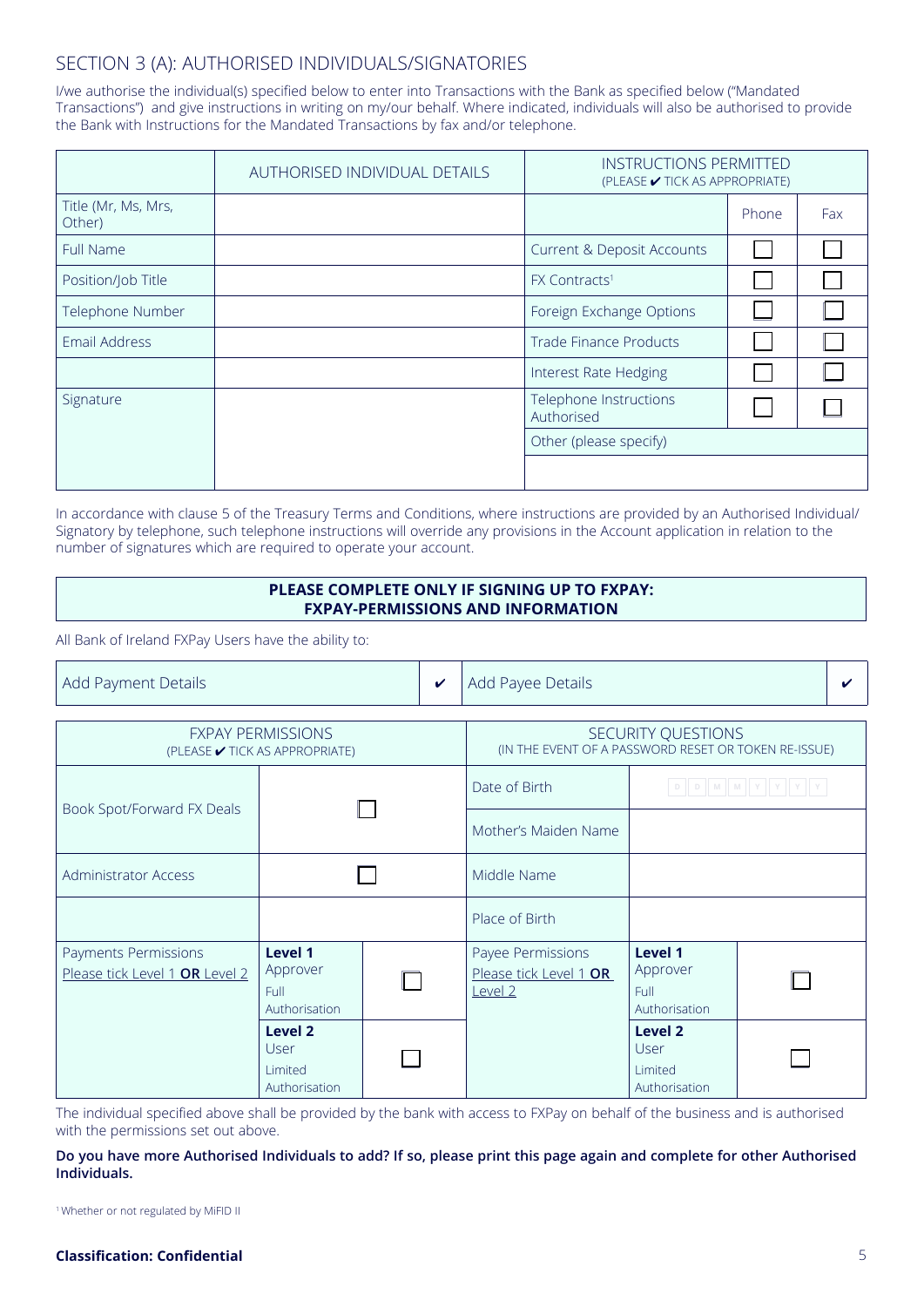# SECTION 4: EUROPEAN MARKET INFRASTRUCTURE REGULATIONS (EMIR) INFORMATION

| Do you intend to enter into OTC derivatives contracts <sup>1</sup> (including FX forwards) with the Bank?<br>Yes                                                                                                                                                                                                                                                                                                                                                                                                                                                                                                                                                                | <b>No</b> |
|---------------------------------------------------------------------------------------------------------------------------------------------------------------------------------------------------------------------------------------------------------------------------------------------------------------------------------------------------------------------------------------------------------------------------------------------------------------------------------------------------------------------------------------------------------------------------------------------------------------------------------------------------------------------------------|-----------|
| If you answered yes, please proceed with questions 2-4 below. If you answered No, you can proceed directly to Section 8.                                                                                                                                                                                                                                                                                                                                                                                                                                                                                                                                                        |           |
| 2.<br>Legal Entity Identifier                                                                                                                                                                                                                                                                                                                                                                                                                                                                                                                                                                                                                                                   |           |
| LEI codes are issued by appointed Local Operating Units such as the Irish Stock Exchange and the London Stock<br>Exchange. In order to obtain an LEI simply contact your preferred business partner from a list of LEI issuing organizations<br>(https://www.gleif.org/en/about-lei/get-an-lei-find-lei-issuing-organizations) You will be required to provide certain information<br>which may include, legal name, address, country of incorporation, company registration number, VAT number and also, to pay<br>a small fee.<br>For the avoidance of doubt, an LEI is not required if<br>you are a Natural Person;<br>you transact foreign exchange spot contracts only; or |           |
| you enter into a FX Forward that is connected to a payment transaction and is not transacted on a MIFID Venue <sup>2</sup> .                                                                                                                                                                                                                                                                                                                                                                                                                                                                                                                                                    |           |
| 3.<br>Do you want the Bank to report your trade information to a trade repository in order to comply with<br>Yes <sup></sup><br>your requirements under EMIR?                                                                                                                                                                                                                                                                                                                                                                                                                                                                                                                   | No.       |
| Counterparty Classification<br>4.                                                                                                                                                                                                                                                                                                                                                                                                                                                                                                                                                                                                                                               |           |
| A(1) - Financial Counterparty "FC" (Please specify which FC type below)                                                                                                                                                                                                                                                                                                                                                                                                                                                                                                                                                                                                         |           |
| C = Credit Institution authorised in accordance with Directive 2013/36/EU;                                                                                                                                                                                                                                                                                                                                                                                                                                                                                                                                                                                                      |           |
| F = Investment Firm authorised in accordance with Directive 2014/65/EU;                                                                                                                                                                                                                                                                                                                                                                                                                                                                                                                                                                                                         |           |
| I = Insurance Undertaking authorised in accordance with Directive 2009/138/EC;                                                                                                                                                                                                                                                                                                                                                                                                                                                                                                                                                                                                  |           |
| L = Alternative Investment Fund (AIF), as defined in Directive 2011/61/EU, which is either established in the<br>European Union or managed by an alternative investment fund manager (AIFM) authorised or registered<br>in accordance with Directive 2011/61/EU, unless that AIF is set up exclusively for the purpose of serving<br>one or more employee share purchase plans, or unless that AIF is a securitisation special purpose entity as<br>referred to in Directive 2011/61/EU, and, where relevant, its AIFM established in the European Union;                                                                                                                       |           |
| O = Institution for occupational retirement provision within the meaning of Article 6 of Directive (EU) 2016/2341;                                                                                                                                                                                                                                                                                                                                                                                                                                                                                                                                                              |           |
| R = Reinsurance undertaking authorised in accordance with Directive 2009/138/EC;                                                                                                                                                                                                                                                                                                                                                                                                                                                                                                                                                                                                |           |
| U = UCITS and, where relevant, its management company, authorised in accordance with Directive<br>2009/65/ EC (unless that UCITS is set up exclusively for the purpose of serving one or more employee<br>share purchase plans); or                                                                                                                                                                                                                                                                                                                                                                                                                                             |           |
| Central Securities Depository authorised in accordance with Regulation (EU) 909/2014                                                                                                                                                                                                                                                                                                                                                                                                                                                                                                                                                                                            |           |
| A(2) - If you have indicated above that you are a <i>Financial Counterparty "FC"</i> please also indicate if you are a:                                                                                                                                                                                                                                                                                                                                                                                                                                                                                                                                                         |           |
| - Financial Counterparty that is subject to the clearing obligation under EMIR                                                                                                                                                                                                                                                                                                                                                                                                                                                                                                                                                                                                  |           |
| - Financial Counterparty that is not subject to the clearing obligation under EMIR ["Small Financial Counterparty"]                                                                                                                                                                                                                                                                                                                                                                                                                                                                                                                                                             |           |
| B - Non- Financial Counterparty "NFC" that is not subject to the clearing obligation under EMIR ["NFC-"]                                                                                                                                                                                                                                                                                                                                                                                                                                                                                                                                                                        |           |
| C - Non- Financial Counterparty "NFC+" that is subject to the clearing obligation under EMIR. Please tick which asset                                                                                                                                                                                                                                                                                                                                                                                                                                                                                                                                                           |           |
| classes you exceed the clearing threshold                                                                                                                                                                                                                                                                                                                                                                                                                                                                                                                                                                                                                                       |           |
| - OTC credit derivative contracts                                                                                                                                                                                                                                                                                                                                                                                                                                                                                                                                                                                                                                               |           |
| - OTC equity derivative contracts                                                                                                                                                                                                                                                                                                                                                                                                                                                                                                                                                                                                                                               |           |
| - OTC interest rate derivative contracts                                                                                                                                                                                                                                                                                                                                                                                                                                                                                                                                                                                                                                        |           |
| - OTC foreign exchange derivative contracts                                                                                                                                                                                                                                                                                                                                                                                                                                                                                                                                                                                                                                     |           |
| - OTC commodity derivative contracts and other OTC derivative contracts not provided for above                                                                                                                                                                                                                                                                                                                                                                                                                                                                                                                                                                                  |           |
| D - Non- EEA entity                                                                                                                                                                                                                                                                                                                                                                                                                                                                                                                                                                                                                                                             |           |

<sup>1</sup> For the avoidance of doubt, derivative contracts traded on MTFs and /or OTFs (e.g. FXALL) are considered to be "OTC derivative contracts" for the purposes of EMIR. <sup>2</sup> 'MIFID Venue' means a regulated market, a multilateral trading facility or an organized trading facility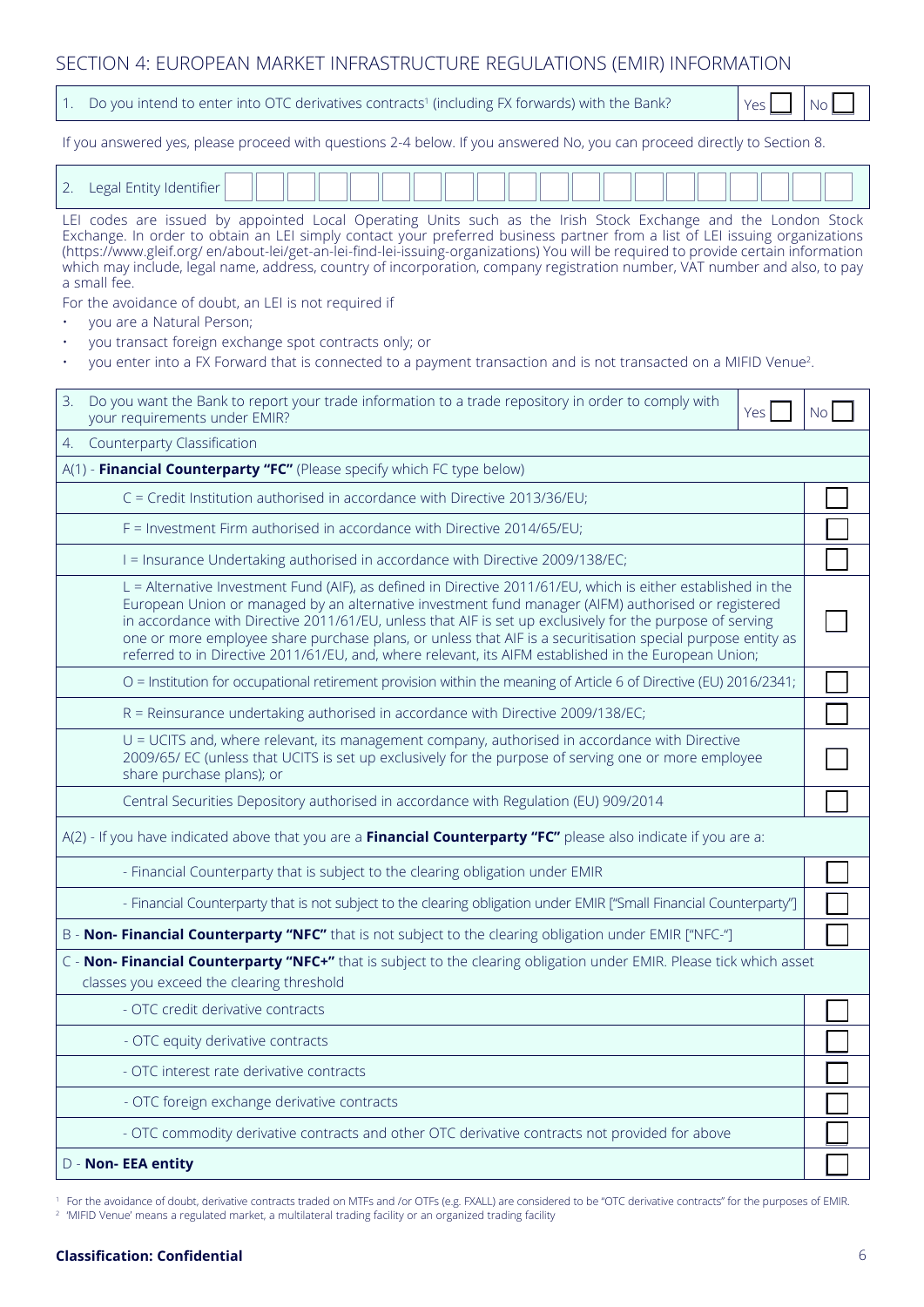#### **Please note,**

If you are an NFC-, the Bank is required to report your OTC derivative contract on your behalf (Mandatory Reporting). However, you must provide the Bank with details relating to the OTC derivatives which we cannot be reasonably expected to possess (e.g. your LEI or corporate sector).

| If you are an NFC- that has already invested in a reporting system, you can opt out of the mandatory<br>reporting. Do you want to report your OTC derivatives contract yourself?                                                                                   | Yρς |  |
|--------------------------------------------------------------------------------------------------------------------------------------------------------------------------------------------------------------------------------------------------------------------|-----|--|
| If you are an FC or NFC+, the Bank is willing to report your OTC derivative contract on your behalf. Do<br>you wish the Bank to report your trade information to a trade repository in order to comply with your<br>requirements under EMIR (Delegated Reporting)? |     |  |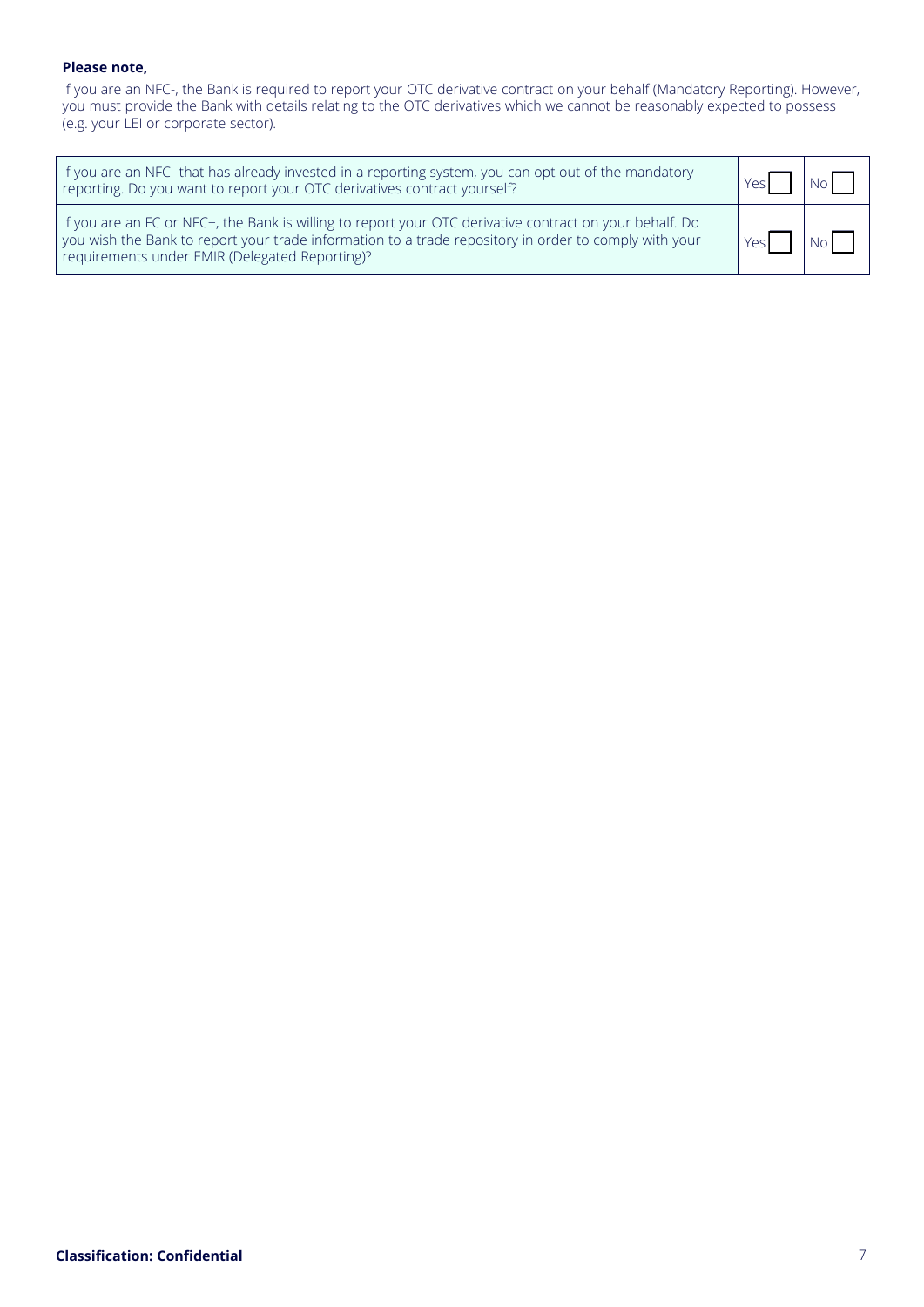## SECTION 5: MIFID II / MIFIR TRANSACTION REPORTING DATA

We will provide details of all Mandated Transactions which we are required to report to the competent authorities. Your foreign exchange transaction is excluded from the transaction reporting obligation under MiFID II / MiFIR if it meets certain criteria. In order to assess which of your Mandated Transactions are reportable or not please provide the following information:

| 1. | Do you intend to enter into forward foreign exchange transaction with the Bank?                                                                    |       |     |
|----|----------------------------------------------------------------------------------------------------------------------------------------------------|-------|-----|
|    | (If yes, proceed to no. 2)                                                                                                                         |       |     |
| 2. | I am not a financial counterparty as set out under EMIR (see Section 5 above)                                                                      |       |     |
|    | (If yes, proceed to no. 3)                                                                                                                         | Yes.  |     |
|    | 3. Are the transactions a means of payment?                                                                                                        | Yes.  | NΩ  |
|    | 4. Are the transactions                                                                                                                            |       |     |
|    | settled physically? <sup>1</sup> ;<br>(i)                                                                                                          | Yes   | No  |
|    | entered into in order to facilitate payment for identifiable goods, services or direct investment? <sup>2</sup> ;<br>(ii)                          | Yes   | No. |
|    | not traded on a trading venue?<br>(iii)                                                                                                            | Yes I | No. |
| 5. | Do you (also) intend to enter into foreign exchange transactions with the Bank that do not meet the<br>criteria as set out in question no.3 and 4? | Yes   |     |

#### **PLEASE NOTE:**

**If you answered "No" to the criterion in no. 2 and yes to 3 - 4, your transaction is exempted from the MiFID II/MiFIR regulatory reporting obligation.**

**We will not be reporting these transactions to the competent Regulatory Authorities (Central Bank of Ireland or Financial Conduct Authority).**

**If you answered "Yes" to question no 5, please note, these transactions are in scope for the MiFID II/MiFIR regulatory reporting.**

**By signing this Mandate, you agree to inform the Bank if you are aware or become aware of any changes that may affect the evaluation of any transactions.**

### SECTION 6: KEY INFORMATION DOCUMENTS

Under Regulation (EU) No 1286/2014 of the European Parliament and of the Council of 26 November 2014 on Key Information Documents for Packaged Retail and Insurance-based Investment Products ("PRIIPs") and from 1 January 2018 , the Bank is obliged to provide its retail investors (as defined in PRIIPs) with a key information document (the "KID") for each over-the-counter derivative transaction that is within the scope of PRIIPs and that they enter into with the Bank.

In each case, the Bank intends to provide you with the KID by means of a website. The Bank will post the KID and any revised version thereof (where applicable) on its website at www.bankofireland.com/treasurylibrary or such other website as the Bank notifies to you from time to time.

Please note that you are entitled to a paper copy of the relevant KID free of charge at any time upon request to the Bank.

#### **By signing this mandate, you choose to receive the KID for each over-the-counter derivative transaction by means of a website and confirm that you have regular access to the internet.**

## SECTION 7: BEST EXECUTION

As we operate in the over-the-counter (OTC) market, we typically do not use execution venues. However, if we decide to use an execution venue in relation to your Instruction, we will inform you of the execution venue on which we are placing significant reliance in order to fulfil our obligation to take all sufficient steps to obtain, on a consistent basis, the best possible result for the execution of your Instruction. Where that execution venue is not also a trading venue (such as regulated markets, multilateral trading facilities and organised trading facilities), by signing this Mandate, you expressly consent to us to execute your order outside of a trading venue.

<sup>1</sup> Other than by reason of a default or other termination events

<sup>2</sup> An example for "identifiable goods, services or direct investment" is where one of the parties to the contract (i) sells currency to the other party which that other party will use to pay for specific goods or services or to make a direct investment or (ii) buys currency from the other party which the first party will use to achieve certainty about the level of payments that it is going to receive.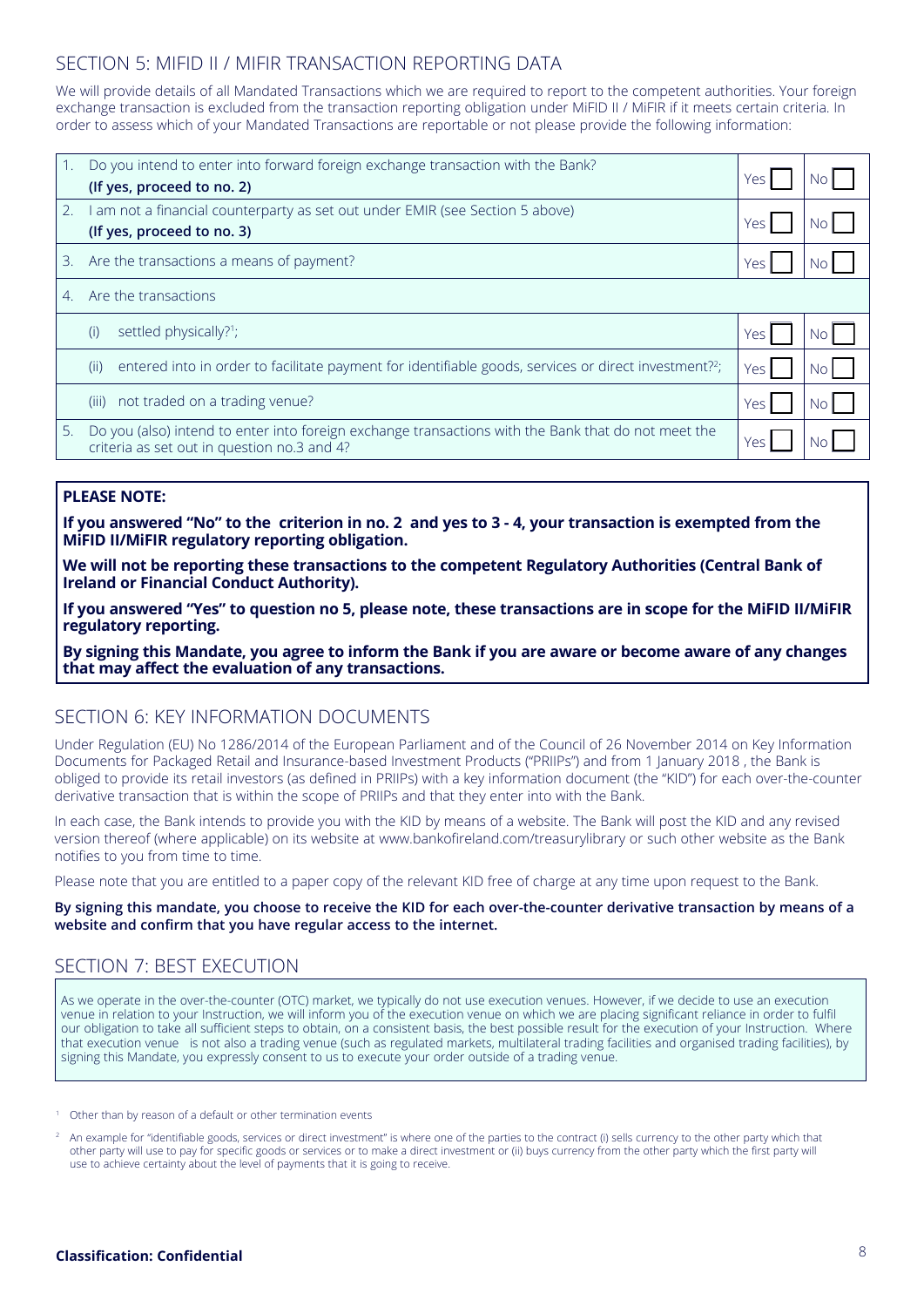## SECTION 8: DECLARATION AND AGREEMENTS

#### I agree that the Bank may:

- 1. Enter into those Transactions with me as have been specified in the Account Mandate and in accordance with the Treasury Terms and Conditions, Treasury Terms of Business and/or the Governor and Company of the Bank of Ireland Terms of Business as appropriate, which have been provided to me.
- 2. Act on the Instructions from the Authorised Individuals/Signatories as set out in the Account Application which contains the Specimen signatures of all of the Authorised Individuals/Signatories
- 3. Report an eligible OTC derivative trade to a trade depository on my behalf, if so elected, in accordance with the EMIR Reporting Service Special Terms and Conditions (''Special T&C's'') and on receipt a pre-LEI, I hereby approve the Special T&C's, in particular the covenants and provisions imposing liabilities.

#### I hereby certify that:

- 1. If I'm using DocuSign or other electronic means to receive and sign the Account Mandate, I agree that I will sign the Account Mandate using an e-signature electronic form.
- 2. All information in this Account Mandate has been completed to the best of my knowledge and belief;
- 3. I acknowledge that the information contained in this form may be reported to the Revenue Commissioners and exchanged with the tax authorities in other countries or territories. I agree that I will notify the Governor and Company of the Bank of Ireland within 30 days if, due to a change of circumstances, any certification or information on this form becomes inaccurate.
- 4. I agree to be bound by the terms of this Account Mandate, EMIR Reporting Service Special Terms and Conditions, if applicable the Treasury Terms and Conditions, Treasury Terms of Business and the FXPay Special Terms and Conditions, as applicable, for the operation of my Account(s).
- 5. I have read and understood the terms relating to the use and disclosure of data and personal information set out in the Data Privacy Notice (www.bankofireland.com/privacy). I warrant that I have the consent of the owners of any personal data given to the Bank under this Agreement to use and disclose this data. I warrant that I have provided each relevant individual (such as Authorised Individual) with a copy of the Data Privacy Notice.
- 6. I agree to notify the Bank in writing of any changes to the list of Authorised Individuals/Signatories.
- 1 agree to inform the Bank if I become aware of any changes that may affect the evaluation of my transaction as set out in Section 5. 8. I choose to receive the KID for each over-the-counter derivative transaction by means of a website and confirm that I have regular access to the internet.
- 9. I expressly consent to the execution of the order outside of a trading venue
- 10. I have fully read, understood and agree to be bound by the 'Bank of Ireland Global Markets MiFID II costs and charges disclosure'.
- 11. I understand that all conversations such as telephone conversations and electronic communications will be recorded (even where they do not lead to the conclusion of a Mandated Transaction).
- 12. I acknowledge that your scheme is covered by a statutory Deposit Guarantee Scheme. If insolvency of your Credit Institution should occur your eligible deposits would be repaid up to €100,000.

#### **ADDITIONAL DECLARATION AND AGREEMENT IN RELATION TO FOREIGN EXCHANGE & FXPAY TRANSACTIONS ONLY**

- 13. I hereby request the Bank to enter into foreign exchange transactions (the "FX transactions'') with me/us. In the event I/we fail to deliver any currency to the Bank pursuant to these FX Transactions, I/we will be liable to pay the Bank the amount of any loss that may arise. The Bank is authorised to debit one or more of my accounts with the Bank in respect of any amount of any loss that may arise. The Bank is authorised to debit one or more of my accounts with the Bank in respect of any amount due and not paid under these FX transactions. For this purpose, the Bank may convert any obligation under these FX transactions in to the currency in which the other is denominated at the Bank's spot rate of exchange for the relevant currencies.
- 14. Where the Individual(s), wishes to avail of the Bank of Ireland FXPay Service:
	- (i) The Bank is requested to provide the relevant individual(s) specified above with access to FXPay on behalf of the Company and the Bank is authorised to provide such persons with the permissions set out above;
	- (ii) The Individual(s) have fully read ,understood and is bound by the FXPay Special Terms and Conditions; and
	- (iii) In accordance with Clause 19.10 of the FXPay Special Terms and Conditions, the Bank may take by telephone and electronically any instructions provided by or purported to be by any Authorised Users or Administrator relating to any Transactions initiated through or in connection with FXPay

#### **DATA PRIVACY**

The information you have provided will be treated as confidential and retained and processed by the Bank as set out in our Data Privacy Notice (www.bankofireland.com/privacy).

\* This account is subject to Treasury Terms and Conditions and the Governor and Company of the Bank of Ireland Terms of Business and, where relevant, the Treasury Terms of Business.Terms not otherwise defined in this Account Mandate shall have the meaning given to them under these Treasury Terms and Conditions and, where relevant, the Treasury Terms of Business. You will have received a copy of these with this Account Mandate. You can also access a copy of these on our website

https://corporate.bankofireland.com/products-and-services/treasury-solutions or you can request another copy to be sent to you by post.

#### **Account Holder (PLEASE ENSURE TO SIGN THIS SECTION)**